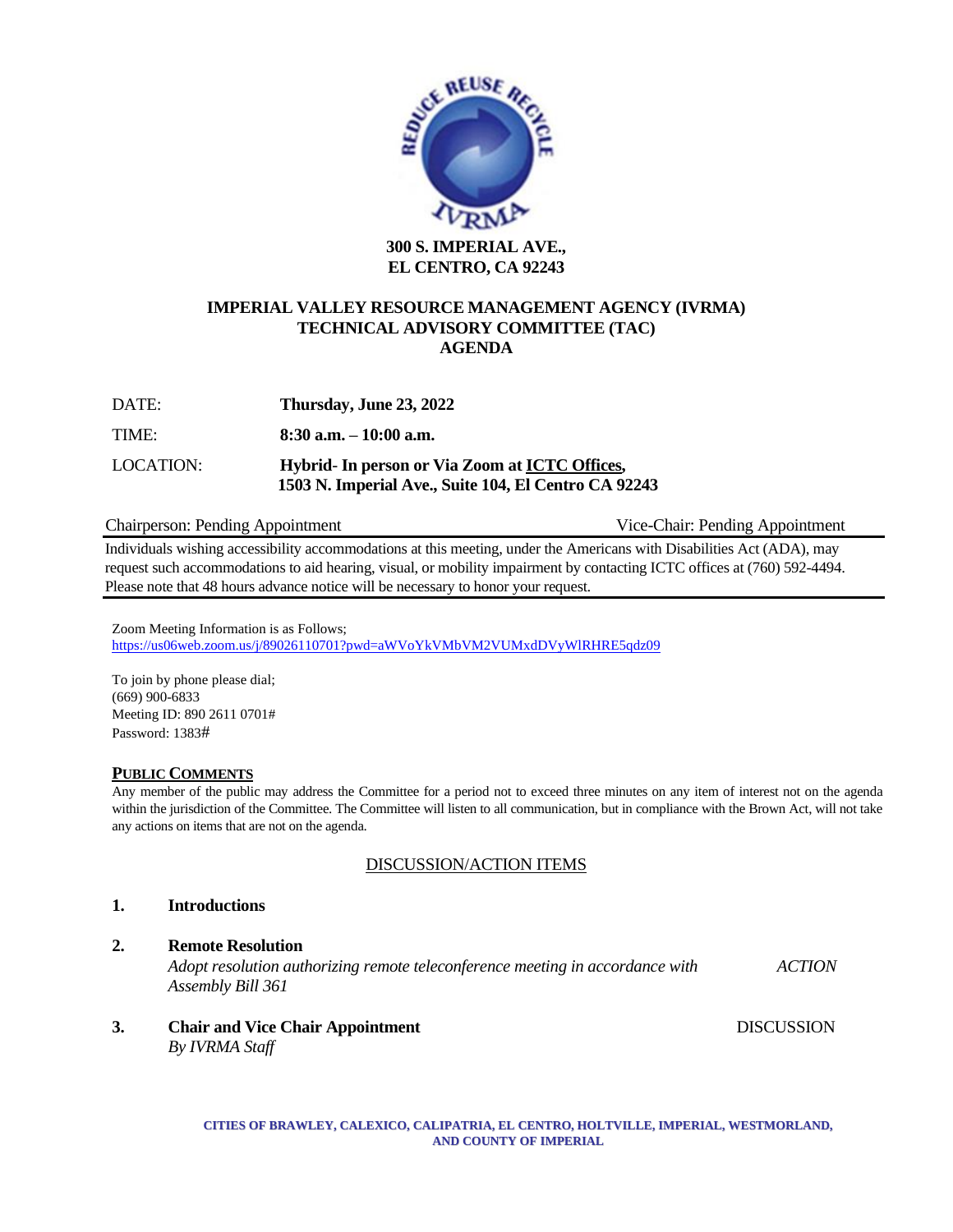| <b>IVRMA TAC MEETING AGENDA</b><br>(2) |                                                                                                             | June 23, 2022     |
|----------------------------------------|-------------------------------------------------------------------------------------------------------------|-------------------|
| 4.                                     | <b>Joint Powers Formation Agreement</b><br>Incorporation of SB 1383 (JPA Draft)<br>Presented by IVRMA Staff | DISCUSSION/ACTION |
| 5.                                     | <b>SB 1383 Capacity Planning Updates</b><br>All                                                             | <b>DISCUSSION</b> |
| 6.                                     | <b>Hauler Rate Increases</b><br>All                                                                         | <b>DISCUSSION</b> |
| 7.                                     | <b>City &amp; Hauler Updates/Announcements</b><br>Presented by Various City & Hauler Representatives        | <b>DISCUSSION</b> |
| 8.                                     | <b>General Discussion / Following Meeting Topics</b><br>All                                                 | <b>DISCUSSION</b> |

# **9. Adjournment**

The next meeting of the IVRMA TAC meeting is tentatively scheduled for July 28, 2022. For questions you may call Daveline Villaseñor at (760) 337-4537 or contact by email at **[dvillasenor@ivrma.org](mailto:dvillasenor@ivrma.org)**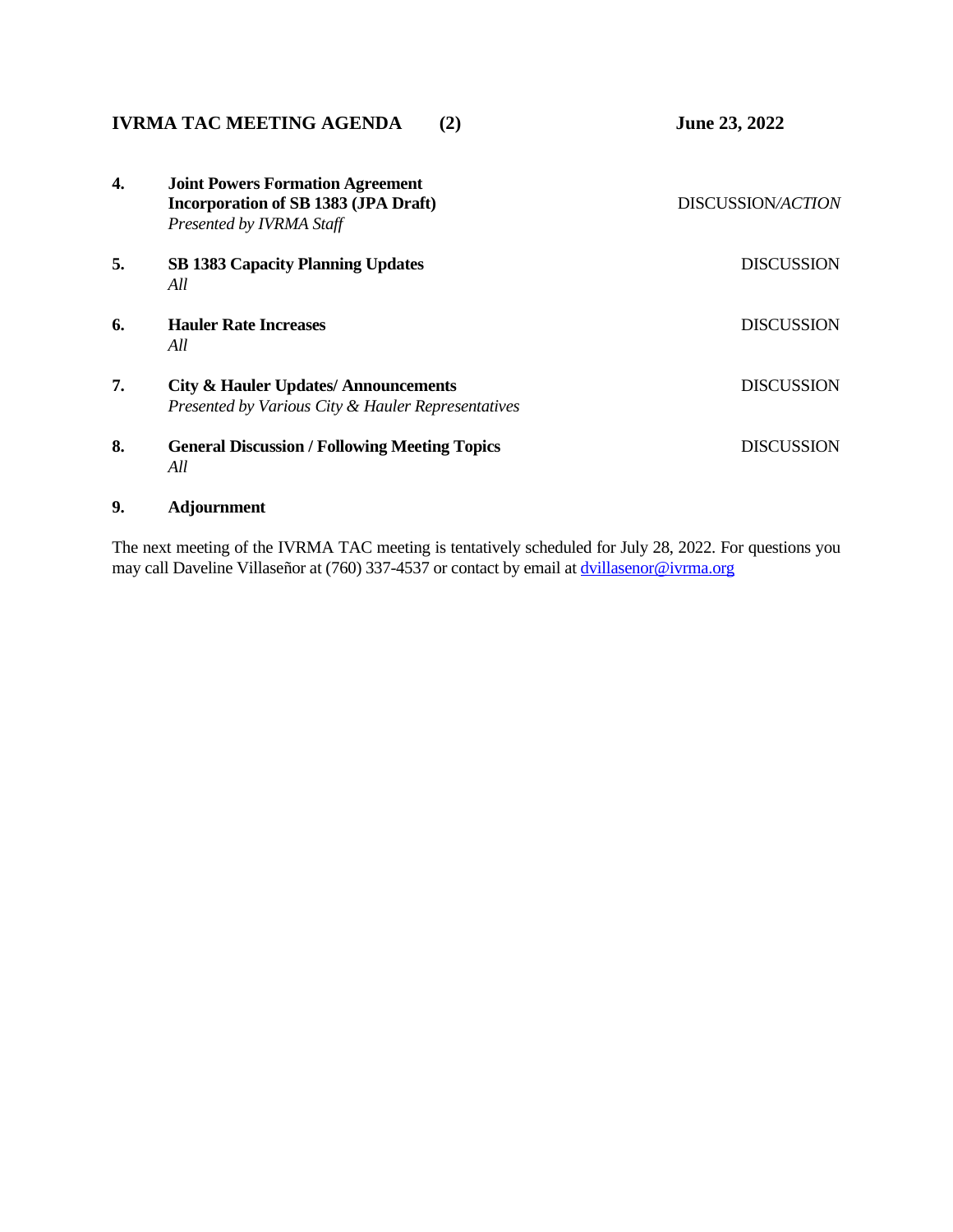

# **COUNTY OF IMPERIAL**

# PUBLIC HEALTH DEPARTMENT

JANETTE ANGULO, M.P.A. Director

STEPHEN W. MUNDAY, M.D., M.P.H., M.S. **Health Officer** 

# Recommendation Regarding Continued Remote Public Meetings of Governmental Entities in Imperial County.

Issued: September 29, 2021

In light of the continued state of emergency related to COVID-19, the Imperial County Health Officer continues to recommend that public bodies meet remotely to the extent possible, specifically including use of newly enacted Assembly Bill 361 to maintain remote meetings under the Ralph M. Brown Act and similar laws.

Among other reasons, this recommendation is made due to the continued threat of COVID-19 to the community, the unique characteristics of public governmental meetings (such as the increased mixing associated with bringing together people from across the community, the need to enable those who are immunocompromised or unvaccinated to be able to safely continue to fully participate in public governmental meetings, and the challenges with fully ascertaining and ensuring compliance with vaccination and other safety recommendations at such meetings), and the continued increased safety protection that social distancing provides as one means by which to reduce the risk of COVID-19 transmission.

The Imperial County Health Officer will continue to evaluate this recommendation on an ongoing basis, and will communicate when there is no longer such a recommendation with respect to meetings for public bodies.

DocuSigned by: 4C586F2DAE5F458

Stephen Munday, M.D., MPH **Health Officer**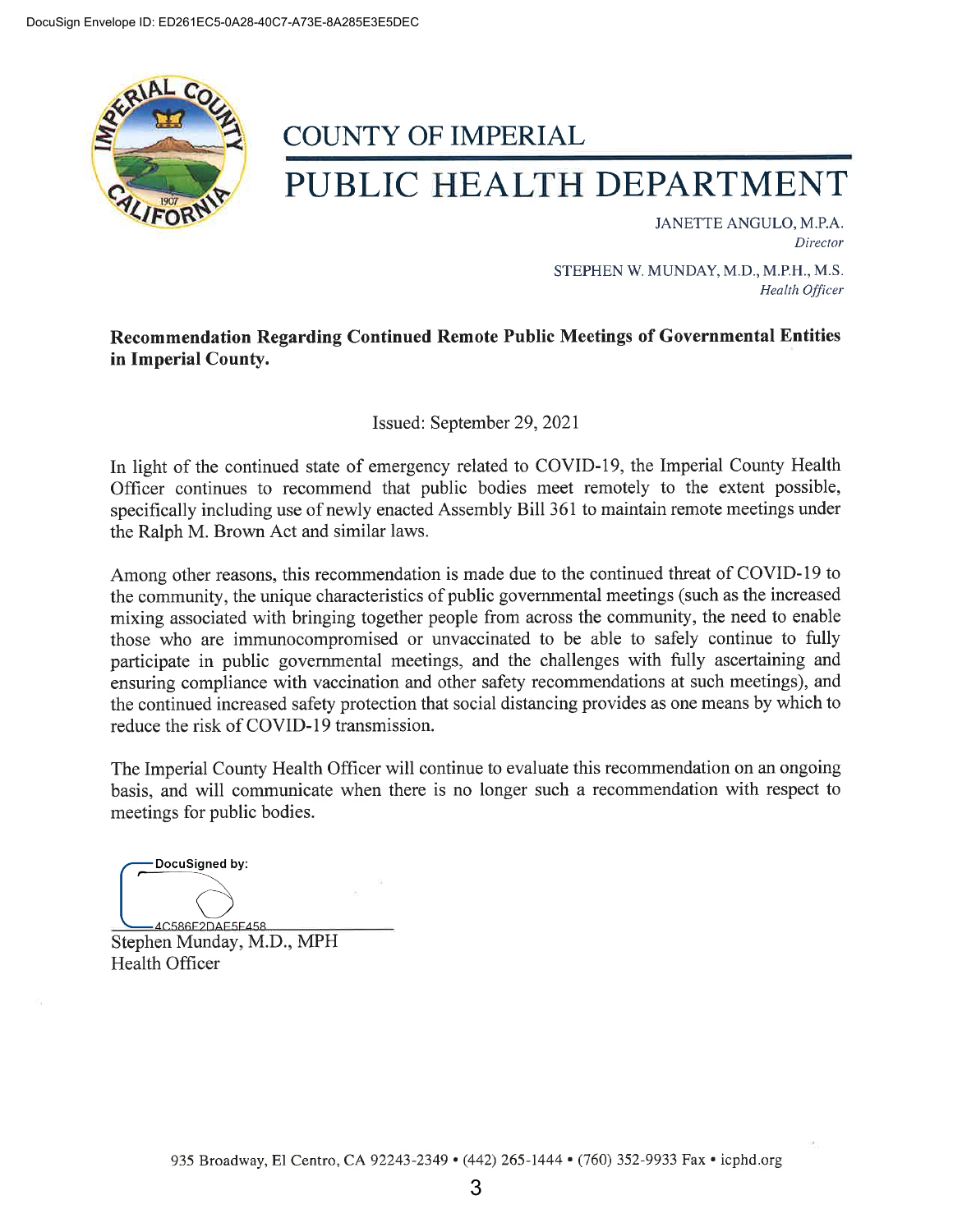

1503 N. IMPERIAL AVE., SUITE 104 EL CENTRO, CA 92243-2875 PHONE: (760) 592-4494 FAX: (760) 592-4410

June 17, 2022

Technical Advisory Committee Imperial Valley Resource Management Agency 300 S. Imperial Ave. El Centro, CA 92243

### SUBJECT: Resolution authorizing remote teleconference meetings in accordance with Assembly Bill (AB) 361

Dear Chair and Committee Members:

IVRMA has been conducting remote public meetings since the beginning of the COVID-19 pandemic in compliance with Governor's Orders N-29-20 and N-08-21. Governor's Orders N-29-20 and N-08-21 suspended the Ralph M. Brown Act's requirements for teleconferencing.

AB 361 will authorize a local agency to use teleconferencing without complying with the teleconferencing requirements imposed by the Ralph M. Brown Act when a legislative body of a local agency holds a meeting during a declared state of emergency. If the Technical Advisory Committee wishes to continue to offer a remote meeting option and to comply with AB 361, ICTC will need to adopt a resolution authorizing IVRMA to host teleconference meetings in accordance with AB 361, if the Governor's declaration of a statewide emergency continues.

With IVRMA Counsel's direction, the Executive Director forwards this item to the Technical Advisory Committee for review and approval after public comment, if any:

- 1. Approve the resolution of the Imperial Valley Resource Management Agency authorizing remote meetings in accordance with the provisions of the State Assembly Bill (AB) 361.
- 2. Authorize the Chairperson to sign the resolution.

Sincerely,

David Aguirre Interim Executive Director

**Attachments** 

DA/cl

#### **CITIES OF BRAWLEY, CALEXICO, CALIPATRIA, EL CENTRO, HOLTVILLE, IMPERIAL, WESTMORLAND, AND COUNTY OF IMPERIAL**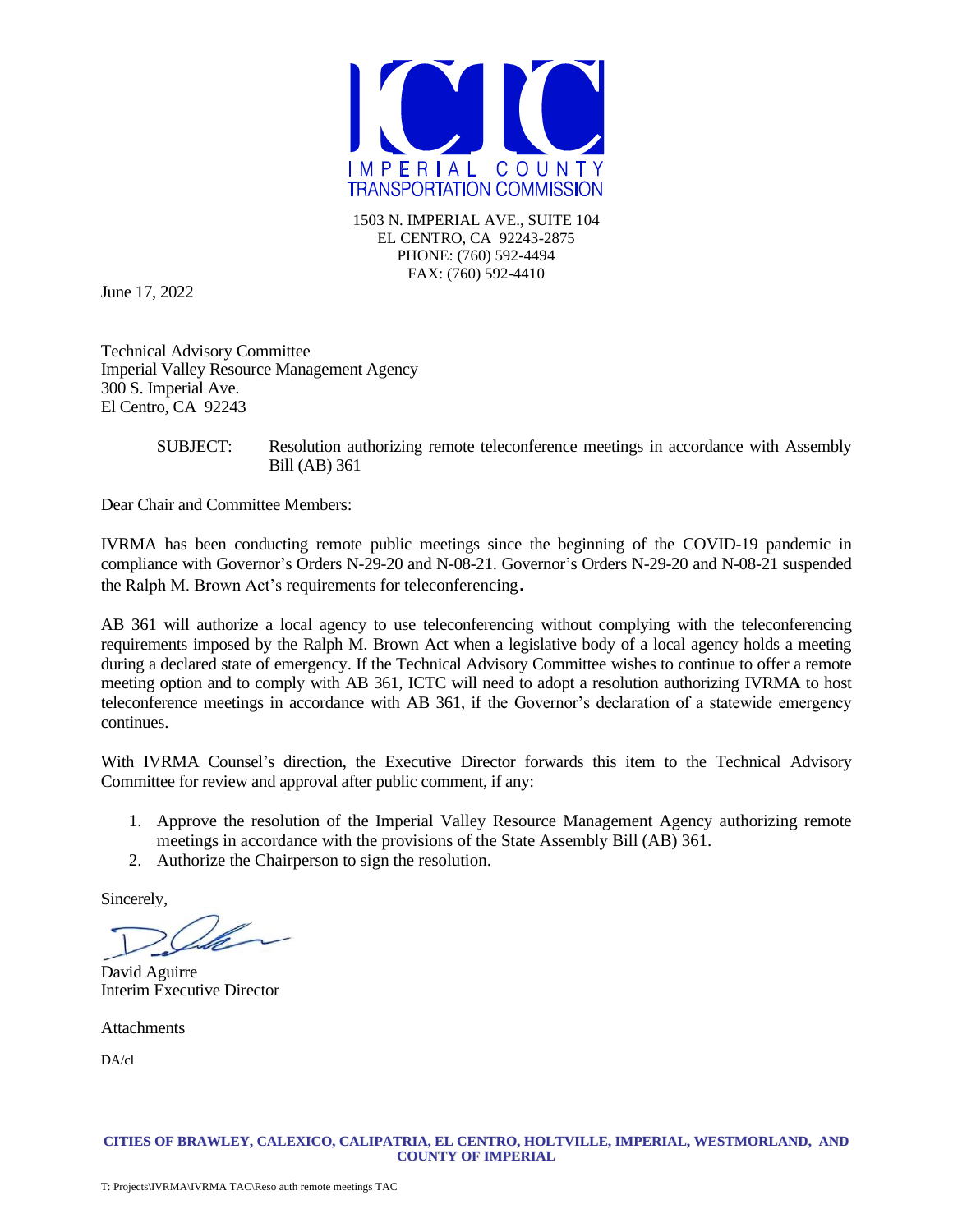## **RESOLUTION OF THE IMPERIAL VALLEY RESOURCE MANAGEMENT AGENCY AUTHORIZING REMOTE MEETINGS IN ACCORDANCE WITH THE PROVISIONS OF STATE ASSEMBLY BILL 361.**

## **RESOLUTION NO.\_\_\_\_\_\_\_\_\_\_\_**

**WHEREAS**, the County of Imperial is committed to preserving and nurturing public access and participation in meetings of the Imperial Valley Resource Management Agency and other public meetings subject to the Ralph M. Brown Act ("Brown Act"); and

**WHEREAS**, with the adoption of State Assembly Bill 361 ("AB 361"), section 54963(e) of the California Government Code was amended to make provisions for remote teleconferencing participation in meetings by members of a local legislative body, without compliance with the requirements of 54953(b)(3) of the California Government Code, subject to the existence of certain conditions; and

**WHEREAS**, a required condition is that a state of emergency is declared by the Governor pursuant to section 8625 of the California Government Code, proclaiming the existence of conditions of disaster or of extreme peril to the safety of persons and property within the state caused by conditions as described in section 8558 of the California Government Code; and

**WHEREAS**, on March 4, 2020, the Governor proclaimed pursuant to his authority under 8625 of the California Government Code, that a state of emergency exists with regard to the novel coronavirus (a disease now known as COVID-19); and

**WHEREAS**, on June 4, 2021, the Governor clarified that the "reopening" of California on June 15, 2021 did not include any change to the proclaimed state of emergency or the powers exercised thereunder; and

**WHEREAS**, as of the date of this Resolution, neither the Governor nor the Legislature have exercised their respective powers pursuant to section 8629 of the California Government Code to lift the state of emergency, either by proclamation or by concurrent resolution in the State Legislature; and

**WHEREAS**, the Local Health Officer for the County of Imperial has recommended that the local legislative bodies that are subject to the Brown Act continue to meet remotely when possible, and that social distancing continues to provide a means by which to reduce the transmission of COVID-19; and

**WHEREAS**, Imperial Valley Resource Management Agency believes that it is in the best interest of the public to continue holding remote meetings during the existing state of emergency in accordance with the requirements of AB 361.

**NOW, THEREFORE,** the Imperial Valley Resource Management Agency resolves as follows: